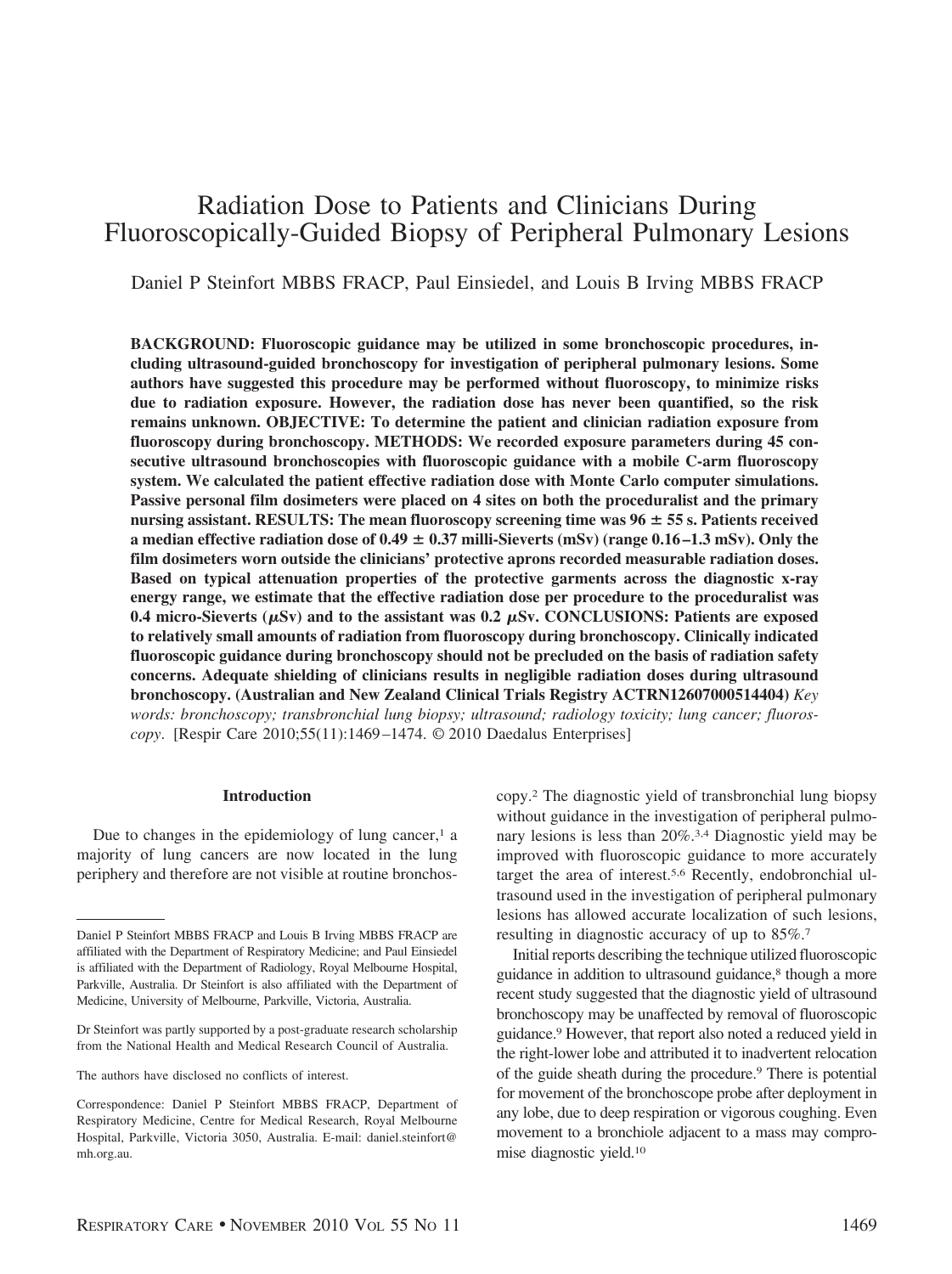As radial-probe ultrasound bronchoscopy is not a realtime procedure, we feel that once the lesion has been localized with endobronchial ultrasound, optimal performance of the biopsy is achieved with fluoroscopic guidance, as it allows confirmation that the guide sheath remains in its original position and that the biopsy forceps are passed the correct distance into the lung periphery. This ensures a high diagnostic yield and reduces the likelihood of advancing the biopsy forceps too far, which may result in pneumothorax. The benefit of using ionizing radiation in medical imaging should always outweigh the risks of the radiation exposure. The radiation exposure from fluoroscopic guidance during bronchoscopy has never been quantified.

In order to quantify the radiation exposure and, therefore, the risk associated with fluoroscopic guidance during ultrasound bronchoscopy, we measured the radiation exposure to the patient, bronchoscopist, and bronchoscopy assistant in consecutive ultrasound bronchoscopies with fluoroscopic guidance.

## **Methods**

Our institutional ethics committee approved the study. We studied 45 ultrasound/fluoroscopy bronchoscopies conducted for the investigation of peripheral pulmonary lesions, from July 1, 2007, to January 31, 2008. All patients with pulmonary lesions not endobronchially visible were investigated with both radial-probe endobronchial ultrasound and fluoroscopic guidance. The procedures were performed as previously described,8 by one physician (DPS).

# **Measurement of Patient Dose**

Fluoroscopic guidance was performed with a C-arm mobile fluoroscopy system (GE/OEC 9600, General Electric Healthcare, New York, New York). In all the bronchoscopies the mobile image intensifier was positioned with the x-ray tube underneath the patient, which is a standard procedure to minimize radiation to the clinicians. To estimate the effective radiation received by the patient, we recorded the geometry, anatomical area screened, x-ray beam dimensions, peak kilovoltage (kVp), milli-Amperes (mA), and fluoroscopy screening time from the fluoroscopy x-ray equipment at the completion of the procedure. Machine parameters such as fluoroscopic radiation dose rate and kVp were measured with a radiation analyzer (9095 analyzer and 90X5-6 ion chamber, Radcal, Monrovia, California). The equipment's half-value layer was also estimated from these measurements. Using those measured parameters and the Monte Carlo software developed by Tapiovaara,<sup>11</sup> the effective dose received by each patient was estimated.

# **Measurement of Clinician Dose**

Radiation to the clinicians was measured with passive personal film dosimeters (National Radiation Laboratory, Christchurch, New Zealand), which can record photon energies of 15–180 kilo-electronvolts (keV) and have a minimum reportable dose (threshold) of 50 micro-Sieverts  $(\mu Sv)$ . Four film dosimeters were placed identically on the bronchoscopist and the assistant in the following positions: one overlying the thyroid shield; one over the sternum outside the protective apron; one over the sternum beneath the protective apron; and one posteriorly at waist level, outside the protective apron. The film dosimeters (including control) were assessed at 3-month intervals.

## **Ultrasound Bronchoscopy Procedure**

All procedures were performed with the patient under conscious sedation, as previously described,<sup>12</sup> with the patient in the supine position on a radio-transparent trolley. Fluoroscopic guidance was with a C-arm mobile fluoroscopy system, with a tube potential of  $60 - 80$  kVp, depending on the size of the patient. The fluoroscopy screening parameters (kVp, mA, and area screened) were optimized at the beginning of each bronchoscopy, and not altered during the procedure. Fluoroscopic screening was predominantly used to check that the guide sheath had not moved after the lesion had been localized with endobronchial ultrasound, and to visualize the forceps while specimens were obtained. Transbronchial lung biopsies and cytology brushings were performed in all cases.

The bronchoscopist was positioned at the head of the trolley and remained in that position throughout the procedure. The assistant usually stood next to the bronchoscopist, but moved away for brief periods to retrieve equipment or handle collected specimens, although this rarely occurred during fluoroscopy. All the clinicians in the procedure room wore lightweight "non-lead" composite aprons that cover both front and back. The apron's lead equivalence is 0.35 mm across the diagnostic x-ray energy range.

#### **Results**

Data were recorded during 45 consecutive bronchoscopies for suspected lung cancer. The mean lesion size was  $3.1 \pm 1.1$  cm. The mean fluoroscopic exposure time was  $96 + 55$  s.

The bronchoscopy was diagnostic in 36 patients (80%). Table 1 lists the diagnoses. Two patients demonstrated resolution of radiologic abnormality on subsequent imaging, confirming the benign nature of the pulmonary lesion. Of the remaining 4 patients, two had non-small-cell lung cancer demonstrated on subsequent procedures, and two are undergoing radiologic surveillance of pulmonary le-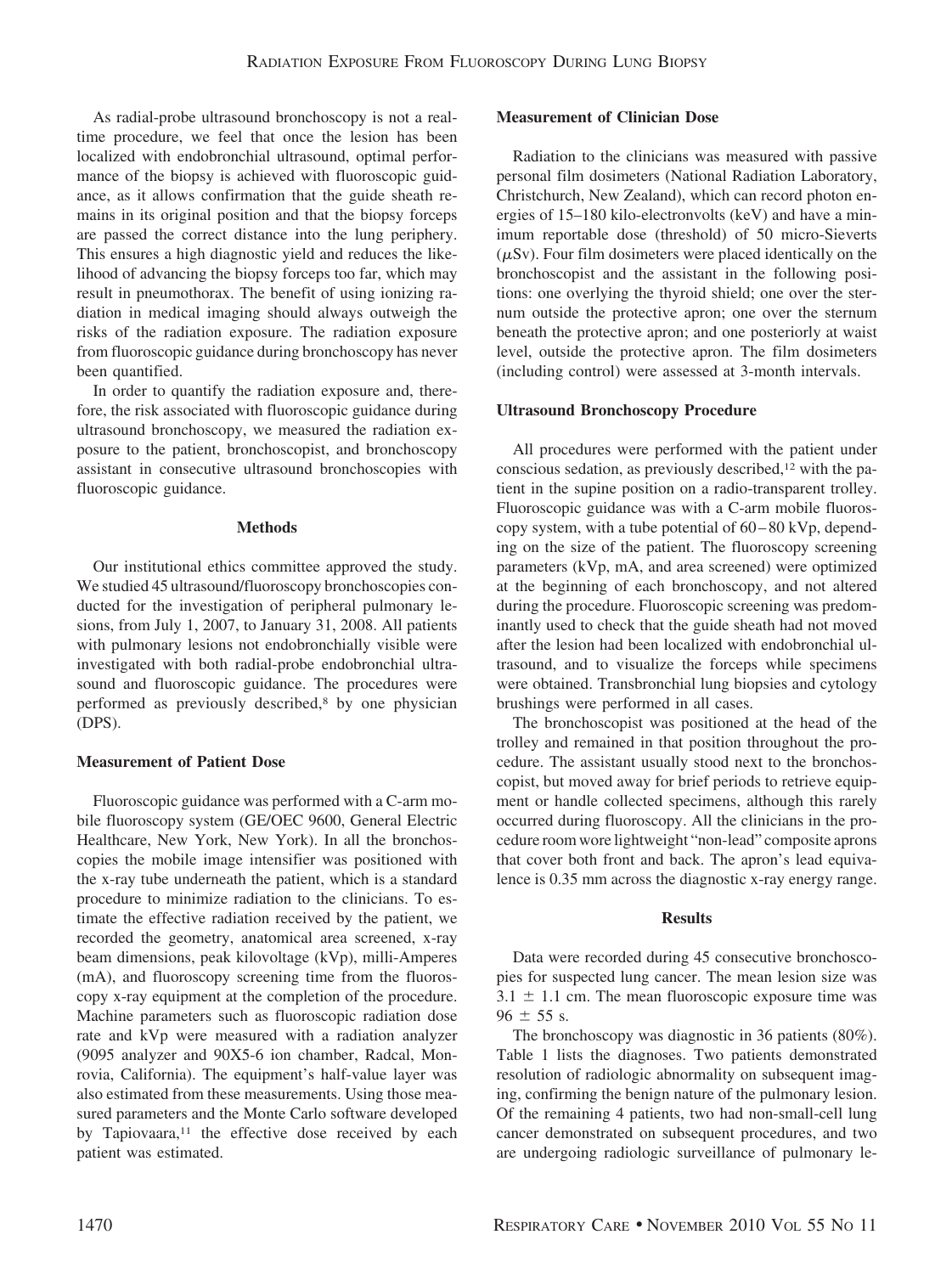Table 1. Diagnoses Based on Bronchoscopic Biopsy

| Non-small-cell lung cancer     | 29 |
|--------------------------------|----|
| Small-cell lung cancer         |    |
| Sarcoidosis                    |    |
| Bronchoalveolar cell carcinoma |    |
| Mycobacterium tuberculosis     |    |

sions. One patient experienced transient hypoxia following the procedure, which resolved with supportive care only. He was discharged home the same day. No other complications occurred.

# **Radiation Exposure to Patients**

Sufficient data were recorded to allow calculation of effective radiation dose for 37 of the patients. The mean effective dose was  $0.49 \pm 0.37$  milli-Sieverts (mSv) (range 0.02–1.3 mSv). There were substantial differences in the patients' calculated effective doses, as seen in Table 2, which shows quartile values for screening time and effective dose.

Table 3 shows radiation exposures from common sources of ionizing radiation, for comparison to our findings.13-19

### **Radiation Exposure to Clinicians**

We assessed clinician radiation exposure during two 3-month intervals, with 21 and 24 procedures performed in the first and second periods, respectively. Table 4 shows the radiation doses recorded by the film dosimeters. The only film-dosimeter position that recorded a radiation dose above these dosimeter's minimum threshold was the sternum position outside the protective apron.

# **Discussion**

To our knowledge, this is the first study to describe radiation exposure to patients and clinicians during fluoroscopy-guided bronchoscopy. Our study demonstrates that patients are not exposed to substantial radiation during fluoroscopy-guided bronchoscopy. The mean and median effective doses, which were  $\leq 0.5$  mSv, are equivalent to approximately 10 chest radiographs,<sup>13</sup> and compare favorably to CT-guided lung biopsy, where the effective patient dose is 6 mSv,<sup>17</sup> and CT-fluoroscopy for transbronchial

Table 3. Effective Radiation Doses From Common Sources of Ionizing Radiation

|                                                     | Effective<br>Dose $(mSv)$ |
|-----------------------------------------------------|---------------------------|
| Chest radiograph <sup>13</sup>                      | 0.05                      |
| 8-h airline flight <sup>14</sup>                    | 0.06                      |
| Bronchoscopy with fluoroscopy                       | 0.49                      |
| (present study)                                     |                           |
| Background cosmic radiation over $1 \text{ y}^{15}$ | 2.4                       |
| Low-dose chest $CT^{16}$                            | 5                         |
| $CT$ -guided lung biopsy <sup>17</sup>              | 6                         |
| Coronary angioplasty <sup>18</sup>                  | 17                        |
| CT pulmonary angiogram <sup>19</sup>                | 19                        |
| $CT = computed tomography$                          |                           |

lung biopsy, with a mean thoracic-organ dose of 380 mSv.20 It is much lower than the 5 mSv from low-dose chest CT, and substantially less than that in other fluoroscopy-guided medical procedures such as endoscopic retrograde cholangiopancreatography (6 mSv),  $2^{1,22}$  vertebroplasty (10 mSv),  $2^{2}$ and coronary angioplasty (11–17 mSv).18

The variation in patient effective dose appears to be due to differences in patient size and in the complexity of the individual procedures. Wide variation in effective dose has been noted for both routine chest radiograph<sup>13</sup> and fluoroscopy-guided interventional cardiac procedures,<sup>23</sup> mainly due to differences in patient size. However, the additional variable of screening time, which is linearly related to effective dose, is most responsible for the wider variation in effective dose among our patients. Such variation has been noted in previous studies of fluoroscopy-guided procedures such as endoscopic retrograde cholangiopancreatography21 and fluoroscopy-guided orthopedic procedures.24

Importantly, as well as minimizing patient radiation exposure, our results are consistent with previous reports that confirm ultrasound bronchoscopy to be a very safe procedure.7,8 This is in contrast to percutaneous lung biopsy, which has a diagnostic yield comparable to that of ultrasound bronchoscopy<sup>25,26</sup> but is associated with a pneumothorax rate from  $25\%^{25,26}$  to over  $40\%^{27}$ 

Deterministic adverse effects of radiation exposure from fluoroscopy, such as radiation-induced dermatitis or burns,28 have been reported but are of much less concern in bronchoscopic procedures that use mobile image inten-

Table 2. Patient Radiation Exposure From Fluoroscopy During Bronchoscopy

|                                 | Mean $\pm$ SD   | First<br>Ouartile | Median | 3rd<br>Ouartile | Maximum |
|---------------------------------|-----------------|-------------------|--------|-----------------|---------|
| Fluoroscopic screening time (s) | $96 \pm 55$     | 44                | 98     | 131             | 250     |
| Effective dose (mSv)            | $0.49 \pm 0.37$ | 0.18              | 0.37   | 0.74            | 1.3     |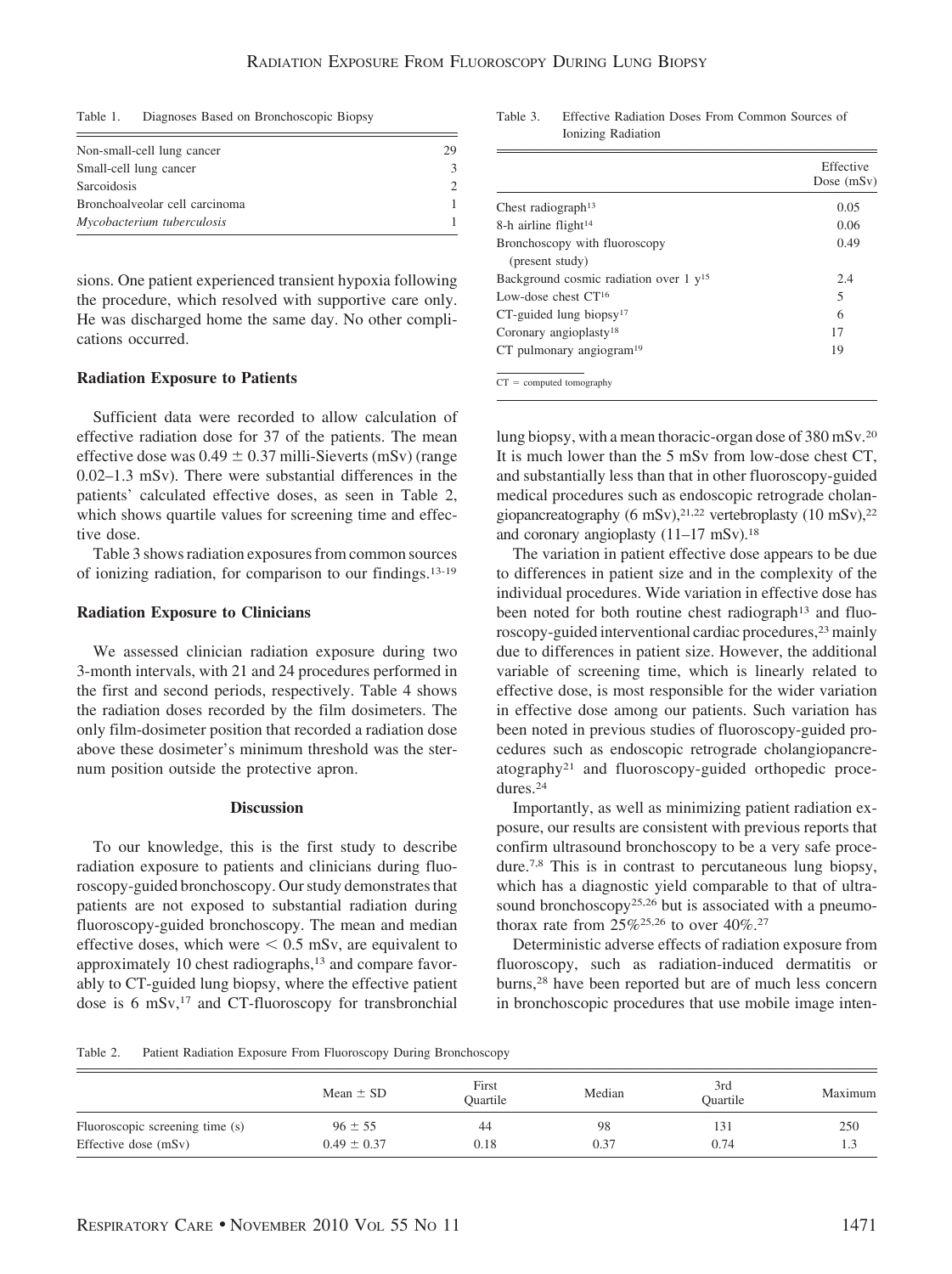| Dosimeter Location     | Dose $(\mu Sv)$       |           |                       |           |                       |           |
|------------------------|-----------------------|-----------|-----------------------|-----------|-----------------------|-----------|
|                        | Period 1 ( $n = 21$ ) |           | Period 2 ( $n = 24$ ) |           | Total                 |           |
|                        | <b>Bronchoscopist</b> | Assistant | <b>Bronchoscopist</b> | Assistant | <b>Bronchoscopist</b> | Assistant |
| Thyroid, outside apron | < 50                  | < 50      | < 50                  | < 50      | < 100                 | < 100     |
| Sternum, outside apron | 90                    | 50        | 110                   | 50        | 200                   | 100       |
| Sternum, inside apron  | < 50                  | < 50      | < 50                  | < 50      | < 100                 | < 100     |
| <b>Back</b>            | < 50                  | < 50      | < 50                  | < 50      | < 100                 | < 100     |

Table 4. Effective Radiation Doses to Clinicians From Fluoroscopy During Bronchoscopy

sifiers, because these have relatively low entrance skin dose rates and short screening times.29 Stochastic effects, particularly malignancy, are a potential concern. Knowledge of cancer risk associated with exposure to ionizing radiation in excess of background radiation is largely based on studies of Japanese atomic bomb survivors, who were exposed to very high amounts of radiation and experienced higher rates of both solid-organ and hematological malignancies.30,31 However, a dose-response relationship was seen, and no excess rate of solid-organ malignancy was observed among the population exposed to  $\leq 10$  mSv.<sup>30</sup>

The patient effective dose during fluoroscopy-guided bronchoscopy is much lower than known radiation doses that are associated with no harm, and is equivalent to the dose received in an 8-hour airline flight (see Table 3).32 It is also clear that the excess rate of radiation-induced cancer is very small in comparison to the spontaneous cancer incidence risk.33

Additionally, linear extrapolation of data from populations exposed to high doses, such as atomic bomb exposure, overestimates the cancer risk of low-dose exposures.34 While biological effects may result from ionizing radiation doses in the diagnostic energy range,<sup>35</sup> the biologic effects of low-dose and high-dose ionizing radiation are not linearly distributed.36 This allows further reduction in the estimated risk from fluoroscopy during bronchoscopy.

For the proceduralists and their assistants, who are exposed to radiation on repeated occasions, our study also provides reassuring results. We confirm that with adequate protective shielding they are not exposed to clinically important amounts of radiation during fluoroscopy-guided bronchoscopy. The film dosimeters positioned beneath the protective aprons recorded no radiation dose above the minimum 50  $\mu$ Sv threshold. The expected attenuation of ionizing radiation in the diagnostic energy range by shielding of 0.35 mm minimum lead equivalence is estimated at 93%.37 Thus, on the basis of the externally recorded radiation dose of 200  $\mu$ Sv recorded over 45 procedures, we conclude that with a shield of 0.35 mm minimum lead equivalence the bronchoscopist is unlikely to be exposed to more than 0.4  $\mu$ Sv per fluoroscopic bronchoscopy, and the shielded thyroid exposure is less than 0.2  $\mu$ Sv per procedure.

Our recorded effective doses to clinicians compare favorably to other fluoroscopy-guided medical procedures. CT-guided biopsy results in a proceduralist effective dose of up to 28  $\mu$ Sv per procedure.<sup>17</sup> Effective doses of up to  $38 \mu Sv$  per procedure have been reported for diagnostic cardiac catheterization,<sup>38</sup> and up to 166  $\mu$ Sv per procedure for percutaneous coronary intervention.39 Interventional cardiologists receive a maximum annual dose of 2.8 mSv, despite optimal shielding.40 To achieve a similar (albeit safe) annual dose would require the performance of over 5,000 fluoroscopy-guided bronchoscopies, which is well beyond even the most prolific bronchoscopist.

Atomic bomb survivors do not provide useful comparison of risk in subjects exposed to much lower radiation doses over prolonged periods. Recovery from radiationinduced injury is much more effective following low-dose exposure41 and with a low dose rate.42 Cohorts exposed to occupational radiation are therefore more representative of the risks to bronchoscopists using fluoroscopy.

Airline cabin crews have radiation exposure above the background radiation level, due to ionizing cosmic radiation. Examination of 19,184 commercial airline pilots with mean annual doses of 2–5 mSv in excess of the background radiation level, and cumulative lifetime doses not exceeding 80 mSv, found no increase in all-cause or allcancer mortality.43 Nuclear industry workers have no increased incidence of malignancy, even following cumulative exposures of  $\leq 200$  mSv.<sup>44</sup> McGeoghegan et al recently reported on a cohort of 64,937 nuclear industry workers; subjects exposed to  $\leq 10$  mSv had no adverse health effects at all.45

Fluoroscopic procedures are by far the largest source of occupational exposure in medicine,46 but reports of deterministic injuries from such exposure are rare. Vano et al<sup>47</sup> reported a case series of ophthalmologically confirmed lens injuries in interventional radiologists who received estimated lens doses of 450 –900 mSv per year, over several years, which is vastly in excess of the magnitude of radiation to which interventional bronchoscopists are exposed. The probability of stochastic risks is dependent on radiation dose. Lifetime risk of fatal cancer for bronchoscopists, based on the work of Goodenough,<sup>48</sup> is of the magnitude of  $1\times10^{-6}$  per procedure. The literature, there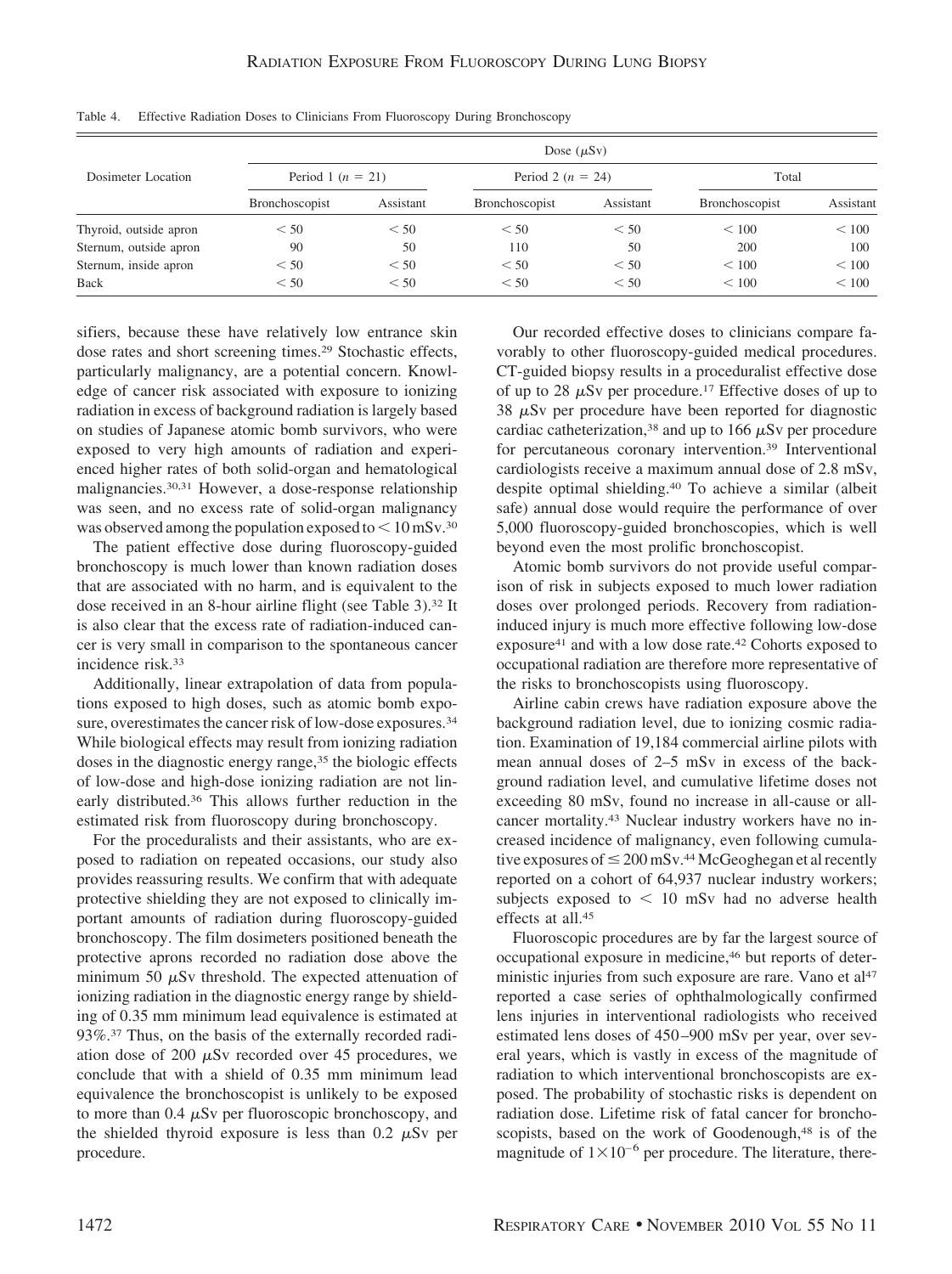fore, clearly supports the assertion that fluoroscopic bronchoscopy should not be associated with any adverse outcomes.

## **Limitations**

Effective patient and clinician doses differ considerably, according to fluoroscopy screening time, which is determined by the number of diagnostic specimens taken and the proficiency of the bronchoscopist.49 Our results will not be identical to those for other bronchoscopists utilizing fluoroscopy, because the fluoroscopy parameters (most notably, screening time) will differ between proceduralists and institutions. In addition, the measurement of such low doses is subject to substantial uncertainty. However, the magnitude of radiation exposure is very likely to be reproducible, so, given the very small amount of radiation, we feel our findings of safe radiation exposure levels is generalizable to all bronchoscopists.

The use of ultrasound guidance, in addition to increasing the diagnostic accuracy of bronchoscopic biopsy, is likely to reduce radiation exposure by decreasing the time required to confidently locate the lesion. This is valuable in minimizing radiation exposure, and additional measures can further reduce patient dose, such as maximizing the distance between the x-ray tube and the patient, minimizing the distance between the patient and the image intensifier, coning the x-ray beam to the region of interest, minimizing the use of electronic magnification, lowering fluoroscopy frame rates, and more judicious use of screening.50 The International Commission on Radiological Protection notes that the principal aim with regard to medical radiation exposure is to do more good than harm to the patient.51 In the setting of almost certainly very low patient radiation exposure, we feel there is no rationale to preclude patients from undergoing a single bronchoscopy with fluoroscopy on the basis of safety concerns.

# **Conclusions**

Adequate shielding of the proceduralist's front, back, and thyroid with protective garments with a minimum lead equivalence of 0.35 mm across the diagnostic energy range results in negligible radiation to the bronchoscopist from mobile C-arm fluoroscopic guidance.

The effective radiation doses we measured are much smaller than those previously associated with no adverse health outcomes. Concern regarding radiation exposure should not preclude the use of fluoroscopic guidance in the performance of diagnostic bronchoscopy if it is clinically indicated.

#### **REFERENCES**

1. Wingo PA, Ries LA, Giovino GA, Miller DS, Rosenberg HM, Shopland DR, et al. Annual report to the nation on the status of cancer,

1973-1996, with a special section on lung cancer and tobacco smoking. J Natl Cancer Inst 1999;91(8):675-690.

- 2. Brooks DR, Austin JH, Heelan RT, Ginsberg MS, Shin V, Olson SH, et al. Influence of type of cigarette on peripheral versus central lung cancer. Cancer Epidemiol Biomarkers Prev 2005;14(3):576-581.
- 3. Roth K, Hardie JA, Andreassen AH, Leh F, Eagan TM. Predictors of diagnostic yield in bronchoscopy: a retrospective cohort study comparing different combinations of sampling techniques. BMC Pulm Med 2008;8:2.
- 4. Wallace JM, Deutsch AL. Flexible fiberoptic bronchoscopy and percutaneous needle lung aspiration for evaluating the solitary pulmonary nodule. Chest 1982;81(6):665-671.
- 5. Milman N, Faurschou P, Munch EP, Grode G. Transbronchial lung biopsy through the fibre optic bronchoscope. Results and complications in 452 examinations. Respir Med 1994;88(10):749-753.
- 6. Rivera MP, Detterbeck F, Mehta AC. Diagnosis of lung cancer: the guidelines. Chest 2003;123(1 Suppl):129S-136S.
- 7. Paone G, Nicastri E, Lucantoni G, Dello Iacono R, Battistoni P, D'Angeli AL, Galluccio G. Endobronchial ultrasound-driven biopsy in the diagnosis of peripheral lung lesions. Chest 2005;128(5):3551- 3557.
- 8. Kurimoto N, Miyazawa T, Okimasa S, Maeda A, Oiwa H, Miyazu Y, Murayama M. Endobronchial ultrasonography using a guide sheath increases the ability to diagnose peripheral pulmonary lesions endoscopically. Chest 2004;126(3):959-965.
- 9. Yoshikawa M, Sukoh N, Yamazaki K, Kanazawa K, Fukumoto S, Harada M, et al. Diagnostic value of endobronchial ultrasonography with a guide sheath for peripheral pulmonary lesions without X-ray fluoroscopy. Chest 2007;131(6):1788-1793.
- 10. Yamada N, Yamazaki K, Kurimoto N, Asahina H, Kikuchi E, Shinagawa N, et al. Factors related to diagnostic yield of transbronchial biopsy using endobronchial ultrasonography with a guide sheath in small peripheral pulmonary lesions. Chest 2007;132(2):603-608.
- 11. Tapiovaara MJ. Efficiency of low-contrast detail detectability in fluoroscopic imaging. Medical physics 1997;24(5):655-664.
- 12. Steinfort DP, Irving LB. Patient satisfaction during endobronchial ultrasound-guided transbronchial needle aspiration performed under conscious sedation. Respir Care 2010;55(6):702-706.
- 13. Wall BF, Hart D. Revised radiation doses for typical X-ray examinations. Report on a recent review of doses to patients from medical X-ray examinations in the UK by NRPB. National Radiological Protection Board. Br J Radiol 1997;70(833):437-439.
- 14. Regulla DF, Eder H. Patient exposure in medical X-ray imaging in Europe. Radiat Prot Dosimetry 2005;114(1-3):11-25.
- 15. Diederich S, Lenzen H. Radiation exposure associated with imaging of the chest: comparison of different radiographic and computed tomography techniques. Cancer 2000;89(11 Suppl):2457-2460.
- 16. Brenner DJ. Radiation risks potentially associated with low-dose CT screening of adult smokers for lung cancer. Radiology 2004;231(2): 440-445.
- 17. Teeuwisse WM, Geleijns J, Broerse JJ, Obermann WR, van Persijn van Meerten EL. Patient and staff dose during CT guided biopsy, drainage and coagulation. Br J Radiol 2001;74(884):720-726.
- 18. Morrish OW, Goldstone KE. An investigation into patient and staff doses from X-ray angiography during coronary interventional procedures. Br J Radiol 2008;81(961):35-45.
- 19. Hurwitz LM, Reiman RE, Yoshizumi TT, Goodman PC, Toncheva G, Nguyen G, Lowry C. Radiation dose from contemporary cardiothoracic multidetector CT protocols with an anthropomorphic female phantom: implications for cancer induction. Radiology 2007:245(3): 742-750.
- 20. Kickuth R, Kirchner J, Laufer U, Sanner B, Haske M, Liermann D. Better visualization of transbronchial biopsy using CT fluoroscopy. Cardiovasc Intervent Radiol 2000;23(5):347-350.